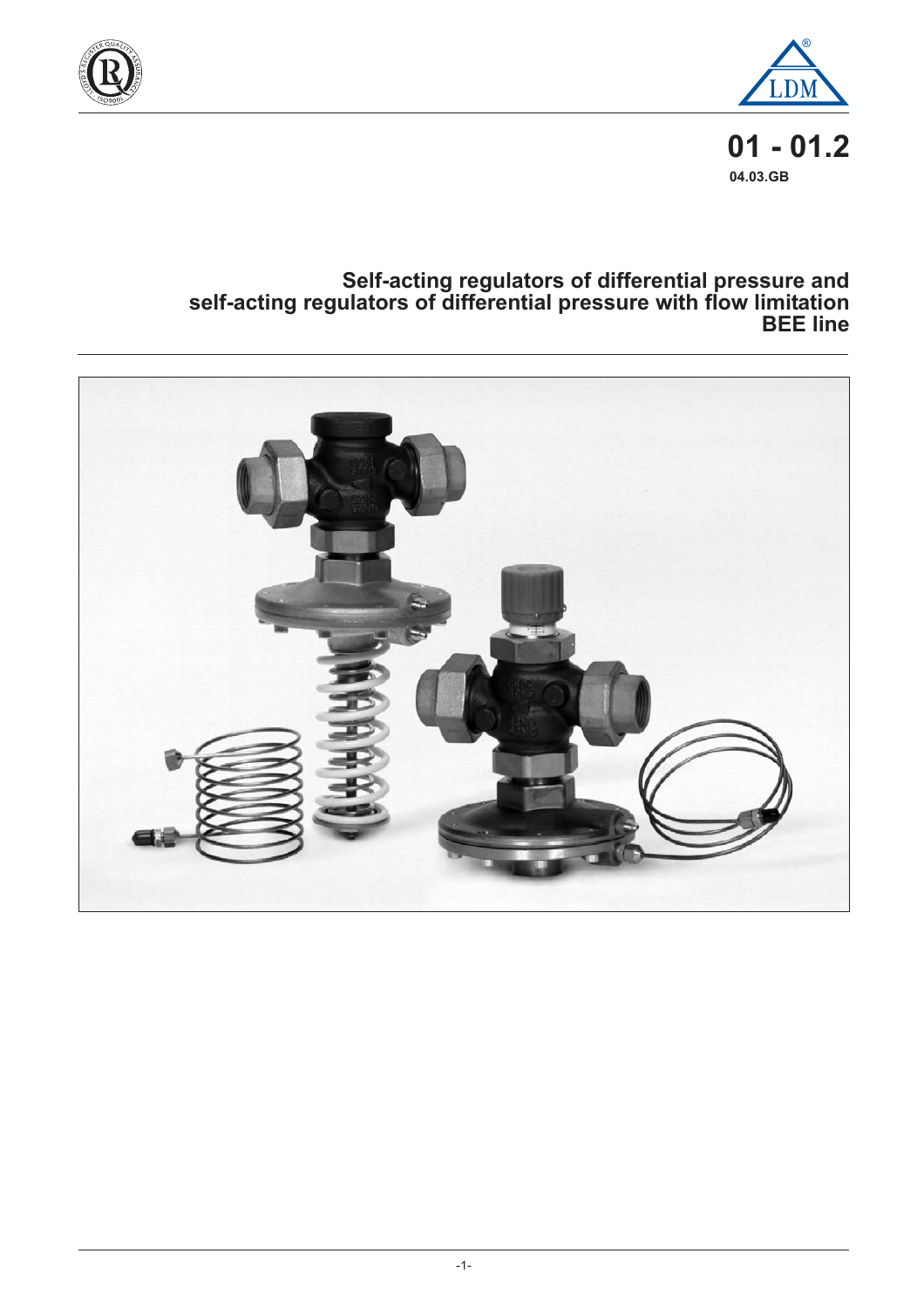

# **Procedure for designing of differentialpressure regulator**

Given : medium water, 70°C, static pressure at piping spot  $800$  kPa (8 bar),  $\Delta p_{\text{AVAL}}$  = 110 kPa (1,1 bar),  $\Delta p_{\text{PPELINE}}$  = 10 kPa  $(0,1)$  bar),  $\Delta p_{\text{APILANCE}} = 20$  kPa  $(0,2)$  bar),  $\Delta p_{\text{WILVE}} = 30$  kPa (0,3 bar), nominal flow rate  $Q_{\text{nom}}$  = 12 m<sup>3</sup>.h

First, we calculate kv values of differential pressure regulator according to the following equations:

 $\Delta p_{\text{rot}} = \Delta p_{\text{avall}} - \Delta p_{\text{set}}$ , when  $\Delta p_{\text{set}} = \Delta p_{\text{VALVE}} + \Delta p_{\text{APPLIANCE}} + \Delta p_{\text{PIPELINE}}$  $\Delta p_{\text{rot}}$  = 110 - (30 + 20 + 10) = 50 kPa (0,5 bar)

Kvs = 
$$
\frac{Q_{\text{nom}}}{\sqrt{\Delta p_{\text{rot}}}} = \frac{12}{\sqrt{0.5}} = 17 \text{ m}^3 \cdot \text{h}^{-1}
$$

Precautionary additions for process tolerances (provided that flow rate Q was not oversized):

Kvs = 
$$
(1, 1 \text{ to } 1, 3)
$$
. Kv =  $(1, 1 \text{ to } 1, 3)$ . 17 = 18,7 to 22,1 m<sup>3</sup>.h<sup>-1</sup>

Now we choose the nearest higher Kvs value from those available in our catalogue, i.e. Kvs = 22  $m^3.h^{-1}$ . This value corresponds to nominal size of DN 40.

Then we select a required differential pressure value of the regulator; which is given by adding of pressure drops of the protected pipe section

 $\Delta p_{\textsc{set}}$  =  $\Delta p_{\textsc{valve}}$  +  $\Delta p_{\textsc{appllANCE}}$  +  $\Delta p_{\textsc{ppllINE}}$  = 30 + 20 + 10 = 60 kPa Then we choose screwed pressure regulator DN 40, PN 16, with reducing pressure setting range 40 kPa to 100 kPa, and we will get the following specification code:

#### **RD 122 D 2211 25/150-40/T**

Differential pressure value  $\Delta p_{\text{set}}$  required is set by adjusting screw according to the values on the manometer when piping the valve. It is also possible to use execution of the reduction valve with flow limitation that enables to set the valve´s Kvs value to the value required. In our case it should be the valve with the following specification code:  $\Delta p_{\text{SET}}$ 

#### **RD 122 P 2211 25/150-40/T**

The setting of value of Kvs = 17  $m^3.h^{-1}$  is carried out by adjusting the hand wheel of the flow limitator according to the diagram on page number 11, i.e. value of 22.

Scheme of typical regulation loop with differential pressure regulator at secondary side



Note: In cases that the differential pressure regulator is forced to work with high differential pressure ( $\Delta p_{\text{ROT}}$  > 250 kPa), the producer recommends to install both differential pressure regulator and control valves at primary line of the control loop. Such an installation ensures better working conditions for the regulator and better function of the whole system.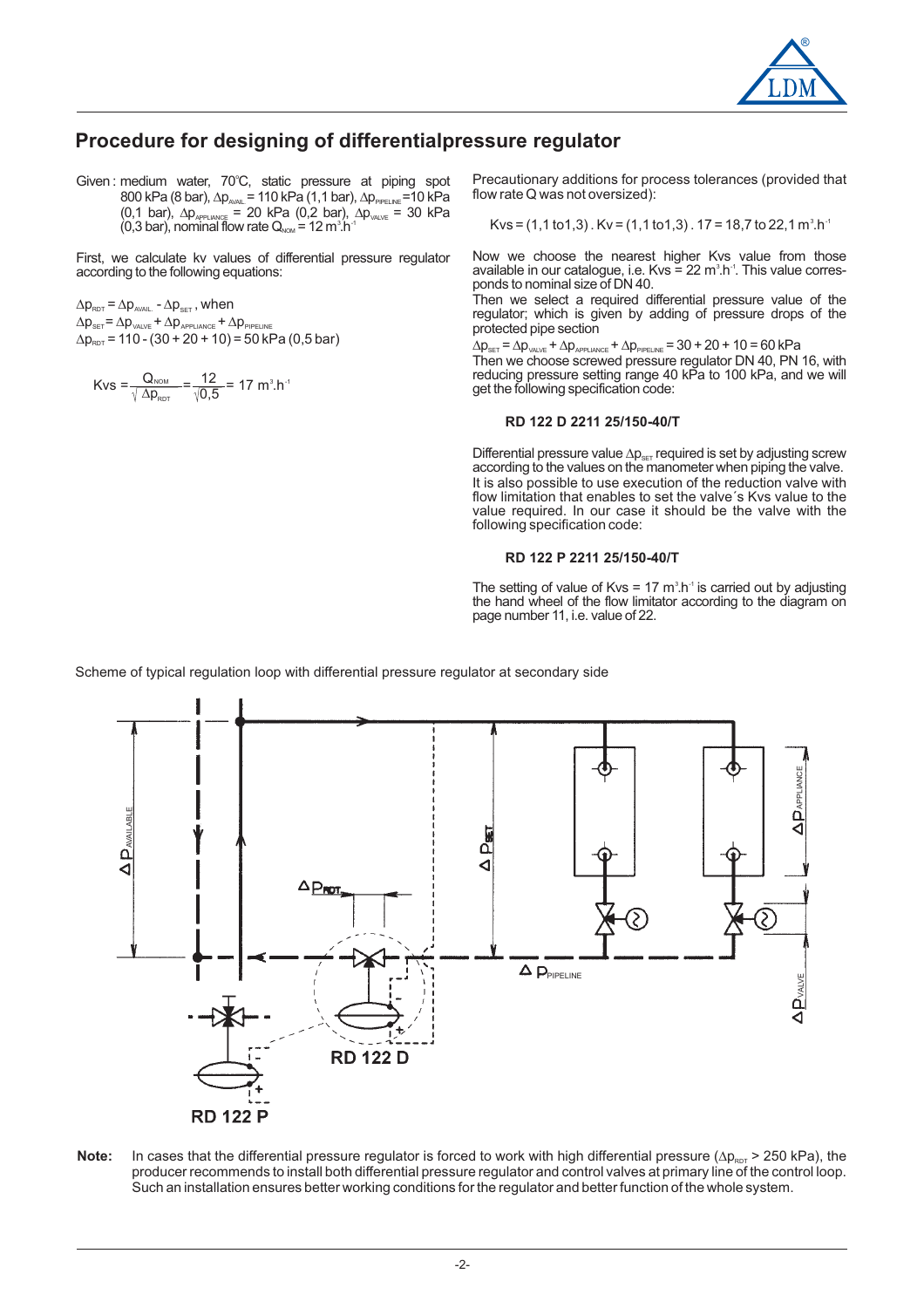



# **BEE line**

# **RD 122 D**

### **Self-acting regulator of differential pressure DN 15 - 50, PN 25**

# **Description**

Self-acting regulator of differential pressure series RD 122 D is designed to keep a constant differential pressure value of given appliance. Such a function is ensured by a diaphragm exposed to effects of inlet and outlet pressure of the appliance. Deflections of the diaphragm transfer to the valve plug and it closes the valve upon increase of differential pressure value. Owing to a pressure-balanced plug, value of differential pressure is not affected by pressure ratios within the valve. In case when required value of differential pressure is within range of two spring ranges, it is more suitable to choose the range with lower values to ensure sensitivity of the regulator. Connecting impulse pipes for extraction of pressure from the pipeline are within the scope of supply as standard.

### **Process media**

Valves series RD 122 are suitable for process media such as water, air or low-pressure steam to  $0,\dot{4}$  MPa. In addition, they are suitable for cooling mixtures and other non-aggressive media and gases with temperature range  $+2^{\circ}$ C to  $+150^{\circ}$ C. Sealing surfaces of the trim are resistant to common sludge or water impurities. Yet it is recommended to pipe a strainer in front of the valve to ensure a reliable function and tightness in case there are abrasive particles present in the process medium.

### **Installation**

Basic operating position of regulator is when the body is above its controlling head that points downwards. The position must be kept especially when reducing steam pressure or when temperature exceeds 80 °C. For gases that have lower temperatures, the valve can be installed in any position.

# **Application**

These valves are designed for applications in common warmwater and hot-water heating circuits, refrigerating and airconditioning with max. differential pressure of 1,6 MPa.

## **Technical data**

| Series                                  | <b>RD 122 D</b>                                                   |
|-----------------------------------------|-------------------------------------------------------------------|
| Execution                               | Self-acting regulator of differential pressure                    |
| Nominal diameter range                  | DN 15 to 50                                                       |
| Nominal pressure                        | <b>PN 25</b>                                                      |
| Body material                           | Spheroidal cast iron EN-JS1030                                    |
| Plug material                           | Stainless steel 1.4006 / 17 027.6                                 |
| Seat material                           | Stainless steel 1.4021 / 17 027.6                                 |
| Stem material                           | Stainless steel 1.4305                                            |
| Material of diaphragm and sealing       | <b>EPDM</b>                                                       |
| Material of diaphragm chamber bonnets   | Brass 42 3223                                                     |
| Operating temperature range             | +2 to +150 $^{\circ}$ C                                           |
| Connection                              | Externally threaded coupling + screw joints                       |
|                                         | Flanges with raised faces                                         |
|                                         | Externally threaded coupling + weld unions                        |
| Material of weld unions                 | DN 15 to 32  1.0036 / 11 373.0                                    |
|                                         | DN 40 and 50  1.0308 / 11 353.0                                   |
| Plug type                               | Contoured, pressure-balanced, with soft seat sealing              |
| <b>Kys values</b>                       | 2.5 to 32 $m^3/h$ our                                             |
| Leakage rate                            | Class IV. - S1 according to ČSN-EN 1349 (5/2001) (< 0.0005 % Kvs) |
| Range of adjustable diff. press. values | DN 15 to 25 10; 15 to 60; 30 to 210; 60 to 400 kPa                |
| $\Delta p_{\text{set}}$                 | DN 32 to 50 10; 20; 25 to 70; 40 to 220; 70 to 410 kPa            |

The tolerance of setting of the end values of the range is 10% from the corresponding value of the range.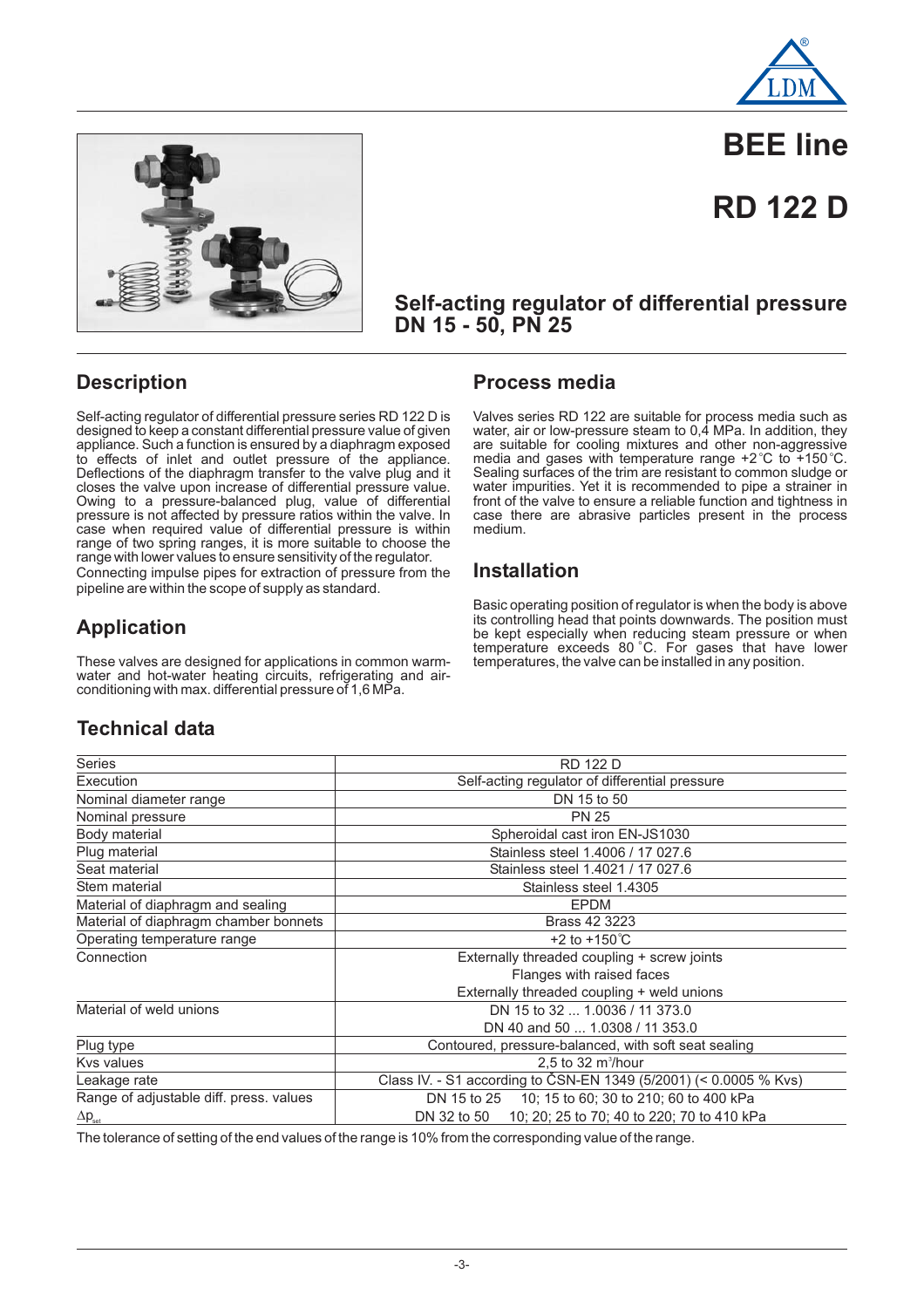

### **Dimensions and weights for RD 122 D../T with thread couplings and RD 122 D../W with weld unions**

| DN |     | н,  | V.   | Η.  | H,  | Α                | В  | С              | D  | $\varnothing$ M | $\varnothing$ N |    | m.  | m <sub>2</sub> |
|----|-----|-----|------|-----|-----|------------------|----|----------------|----|-----------------|-----------------|----|-----|----------------|
|    | mm  | mm  | mm   | mm  | mm  |                  | mm |                | mm | mm              | mm              | mm | kg  | kg             |
| 15 | 100 | 146 | 44.5 | 119 | 254 | 1/2<br>Rp        | 25 | Gʻ             | 41 | 16.             | 21.3            | 9  | 3.6 | 4.1            |
| 20 | 100 | 149 | 44.5 | 119 | 254 | Rp 3/4           | 32 | 1/4<br>G 1     | 51 | 21.7            | 26.9            | 10 | 3.9 | 4.4            |
| 25 | 105 | 160 | 44.5 | 119 | 254 | Rp 1             | 38 | G 1 1/2        | 56 | 29.5            | 33.7            | 11 | 4.2 | 4.7            |
| 32 | 130 | 193 | 63   | 139 | 274 | 1/4<br>Rp        | 47 | G <sub>2</sub> | 71 | 37.2            | 42.4            | 12 | 5.6 | 6.1            |
| 40 | 140 | 207 | 63   | 139 | 274 | 1/2<br><b>Rp</b> | 53 | G 2 1/4        | 76 | 43.1            | 48.3            | 14 | 6.5 | 7.0            |
| 50 | 160 | 233 | 63   | 139 | 274 | Ro 2             | 66 | G 2 3/4        | 91 | 54.5            | 60.3            | 16 | 8.6 | 9.1            |

 $^{\circ}$  H<sub>1</sub>, m<sub>1</sub> ... dimensions and weights for the valves with constant differential pressure value RD 122 D1  $\mathsf{H}_2$ ,  $\mathsf{m}_2$  ... dimensions and weights for the valves with adjustable differential pressure value RD 122 D2 1, 1111

Valves RD 122 D../T with thread couplings values RD 122 D../W with weld unions



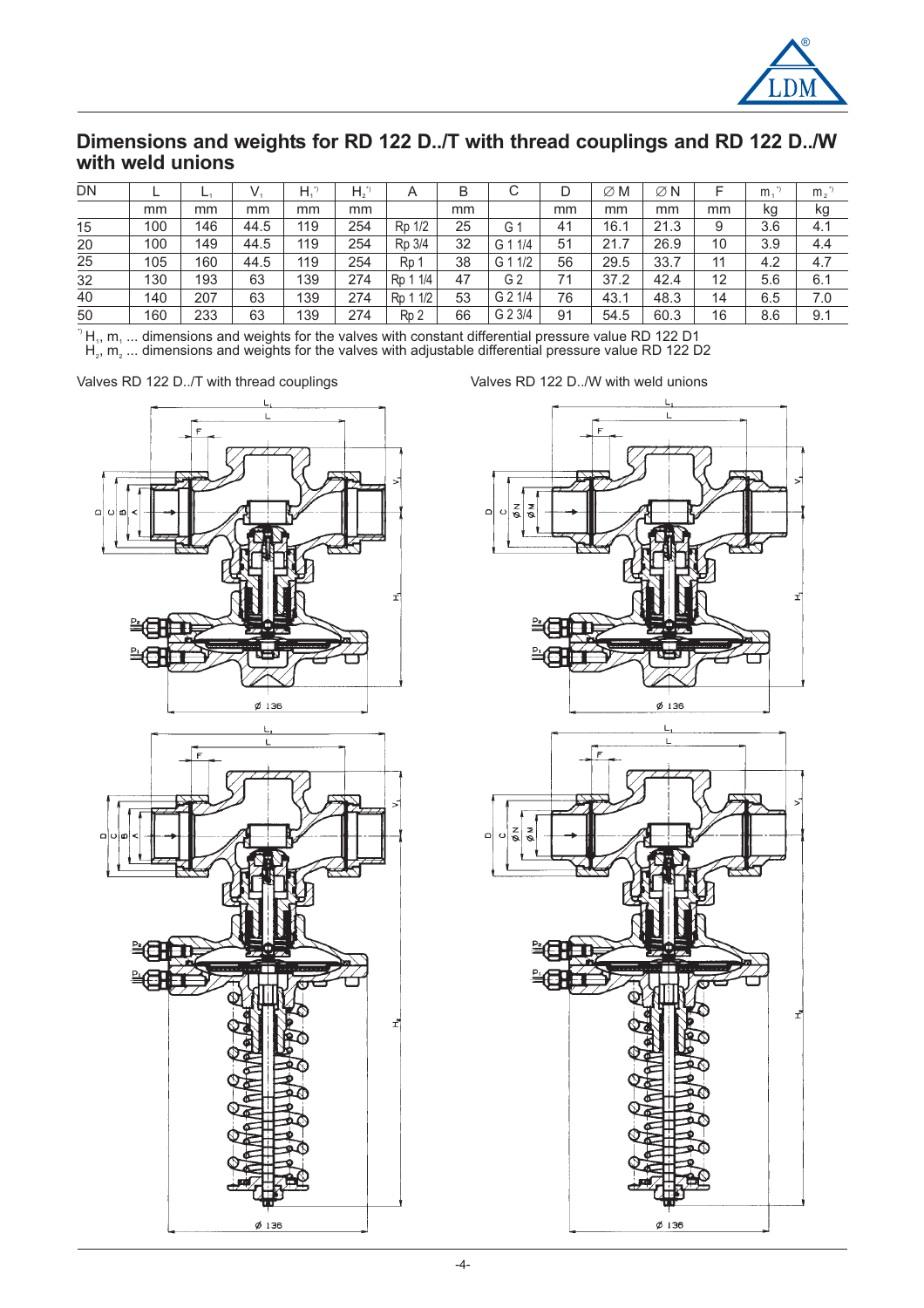

# **Dimensions and weights for RD 122 D../F with flange connection**

| DN |     |      | н   | Н.  | ØD  | Ø<br>D. | $\varnothing$ D, | a  |    | n | ∅d | m.   | m <sub>2</sub> |
|----|-----|------|-----|-----|-----|---------|------------------|----|----|---|----|------|----------------|
|    | mm  | mm   | mm  | mm  | mm  | mm      | mm               | mm | mm |   | mm | kg   | kg             |
| 15 | 130 | 44.5 | 119 | 254 | 95  | 65      | 45               | 16 | っ  | 4 | 14 | 4.7  | 5.2            |
| 20 | 150 | 44.5 | 119 | 254 | 105 | 75      | 58               | 16 | ◠  | 4 | 14 | 5.4  | 5.9            |
| 25 | 160 | 44.5 | 119 | 254 | 115 | 85      | 68               | 18 | ⌒  | 4 | 14 | 6.3  | 6.8            |
| 32 | 180 | 63   | 139 | 274 | 140 | 100     | 78               | 18 | ◠  | 4 | 18 | 8.4  | 8.9            |
| 40 | 200 | 63   | 139 | 274 | 150 | 110     | 88               | 19 | 3  | 4 | 18 | 9.9  | 10.4           |
| 50 | 230 | 63   | 139 | 274 | 165 | 125     | 102              | 19 | 2  | 4 | 18 | 12.8 | 13.3           |

 $^{\circ}$  H<sub>1</sub>, m<sub>1</sub> ... dimensions and weights for the valves with constant differential pressure value RD 122 D1  $H_1$ ,  $H_1$  ... dimensions and weights for the valves with adjustable differential pressure value RD 122 D2  $H_2$ ,  $m_2$ ... dimensions and weights for the valves with adjustable differential pressure value RD 122 D2

Valves RD 122 D../F with raised-faced flanges



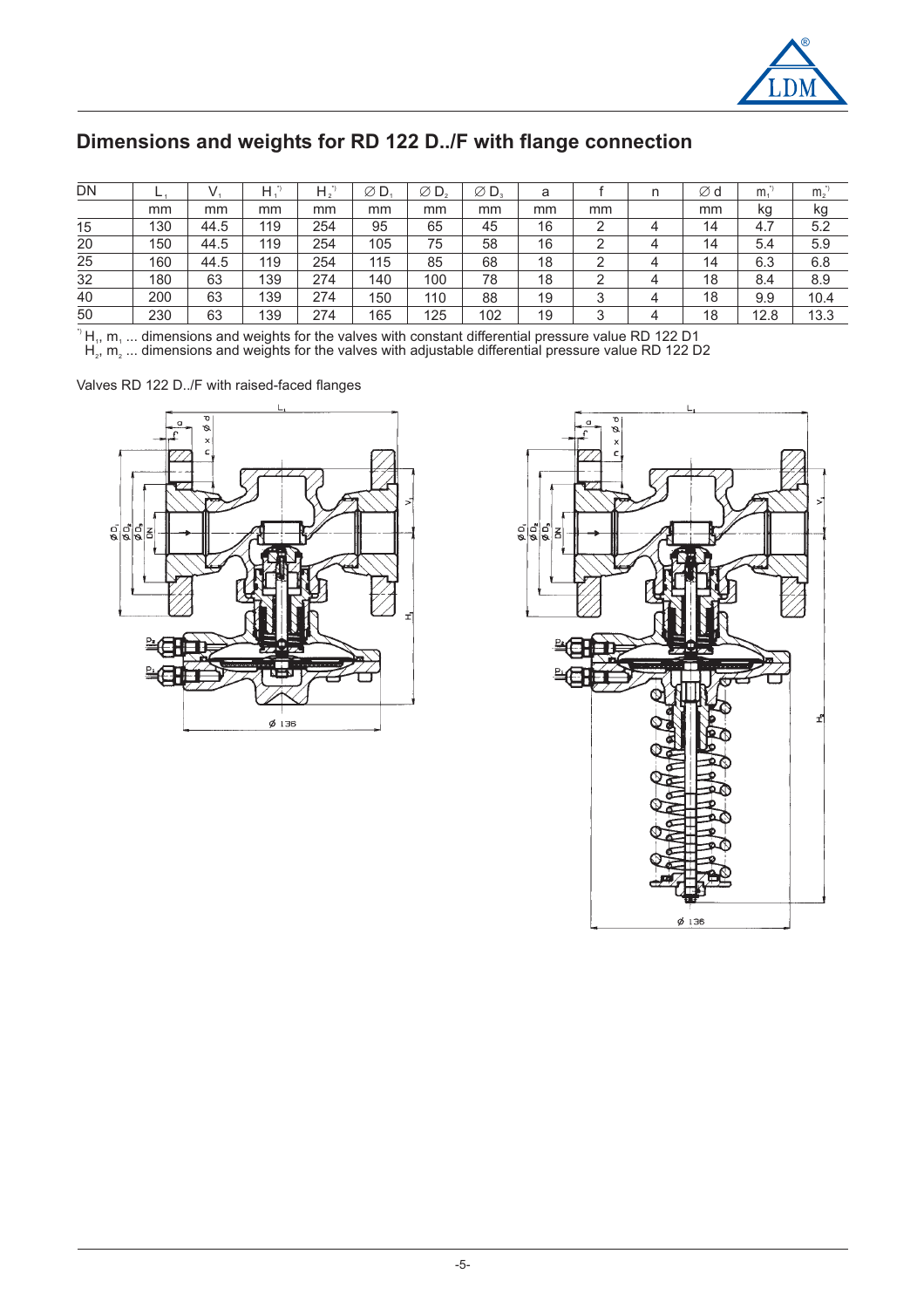



# **BEE line**

# **RD 122 P**

**Self-acting regulator of differential pressure with flow limitation DN 15 - 50, PN 25**

# **Description**

Self-acting regulator of differential pressure with flow limitation RD 122 P is designed especially to ensure maximum flow rate required in an appliance. Such a function is ensured by two plugs one of which is adjustable to the value required by the user, and the other is controlled by differential pressure with the aid of diaphragm head. Deflection of the diaphragm transfer to plug and it closes the valve upon the increase of differential pressure value. Pressure-balanced plugs ensure a reliable function and stability of set value within the whole of both available and differential pressure ranges. Connecting impulse pipes for extraction of pressure from the pipeline are within the scope of supply as standard.

# **Application**

Application of the differential pressure regulator with flow limitation is suitable everywhere where there is a need to ensure nominal flow rate through an appliance at a maximum level and at the same time limit the output of extraction spot when starting etc.

These valves are designed for application in common warmwater and hot-water heating circuits, refrigerating and airconditioning with max. differential pressure of 1,6 MPa.

## **Process media**

Valves series RD 122 are suitable for process media such as water, air or low-pressure steam up to 0,4 Mpa of pressure. In addition, they are suitable for cooling mixtures and other nonaggressive media and gases with temperature range  $+2^{\circ}$ C to +150 C. Sealing surfaces of the trim are resistant to common sludge or water impurities. Yet it is recommended to pipe a strainer in front of valve to ensure a reliable function and tightness in case there are abrasive particles present in the process medium. o

#### **Installation**

Basic operating position of regulator is when the body is above its controlling head that points downwards. The position must be kept especially when reducing steam pressure or temperature exceeds 80°C. For gases that have lower temperatures, the valve can be installed in any position.

# **Technical data**

| <b>Series</b>                          | <b>RD 122 D</b>                                                                                                     |
|----------------------------------------|---------------------------------------------------------------------------------------------------------------------|
| Execution                              | Self-acting regulator of differential pressure with flow limitation                                                 |
| Nominal diameter range                 | DN 15 to 50                                                                                                         |
| Nominal pressure                       | <b>PN 25</b>                                                                                                        |
| Body material                          | Spheroidal cast iron EN-JS1030                                                                                      |
| Plug material                          | Stainless steel 1.4006 / 17 027.6                                                                                   |
| Seat material                          | Stainless steel 1.4021 / 17 022.6                                                                                   |
| Stem material                          | Stainless steel 1.4305                                                                                              |
| Material of diaphragm and sealing      | <b>EPDM</b>                                                                                                         |
| Material of diaphragm chamber bonnets  | Brass 42 3223                                                                                                       |
| Operating temperature range            | +2 to +150 $^{\circ}$ C                                                                                             |
| Connection                             | Externally threaded coupling + screw joints                                                                         |
|                                        | Flanges with raised faces                                                                                           |
|                                        | Externally threaded coupling + weld unions                                                                          |
| Material of weld unions                | DN 15 to 32  1.0036 / 11 373.0                                                                                      |
|                                        | DN 40 and 50  1.0308 / 11 353.0                                                                                     |
| Plug type                              | Contoured, pressure-balanced, with soft seat sealing                                                                |
| <b>Kys values</b>                      | 2,5 to 28,5 $m^3/hour$                                                                                              |
| Leakage rate                           | Class IV. - S1 according to CSN-EN 1349 (5/2001) (< 0.0005 % Kvs)                                                   |
| Range of adjustable diff. press. value | DN 15 to 25 10; 15 to 60; 30 to 210; 60 to 400 kPa                                                                  |
| $\Delta p_{\text{set}}$                | 10; 20; 25 to 70; 40 to 220; 70 to 410 kPa<br>DN 32 to 50                                                           |
|                                        | The following of continues films and collect of the magnetic AOD/ framelles accuracy of discoveries of the magnetic |

The tolerance of setting of the end values of the range is 10 % from the corresponding value of the range.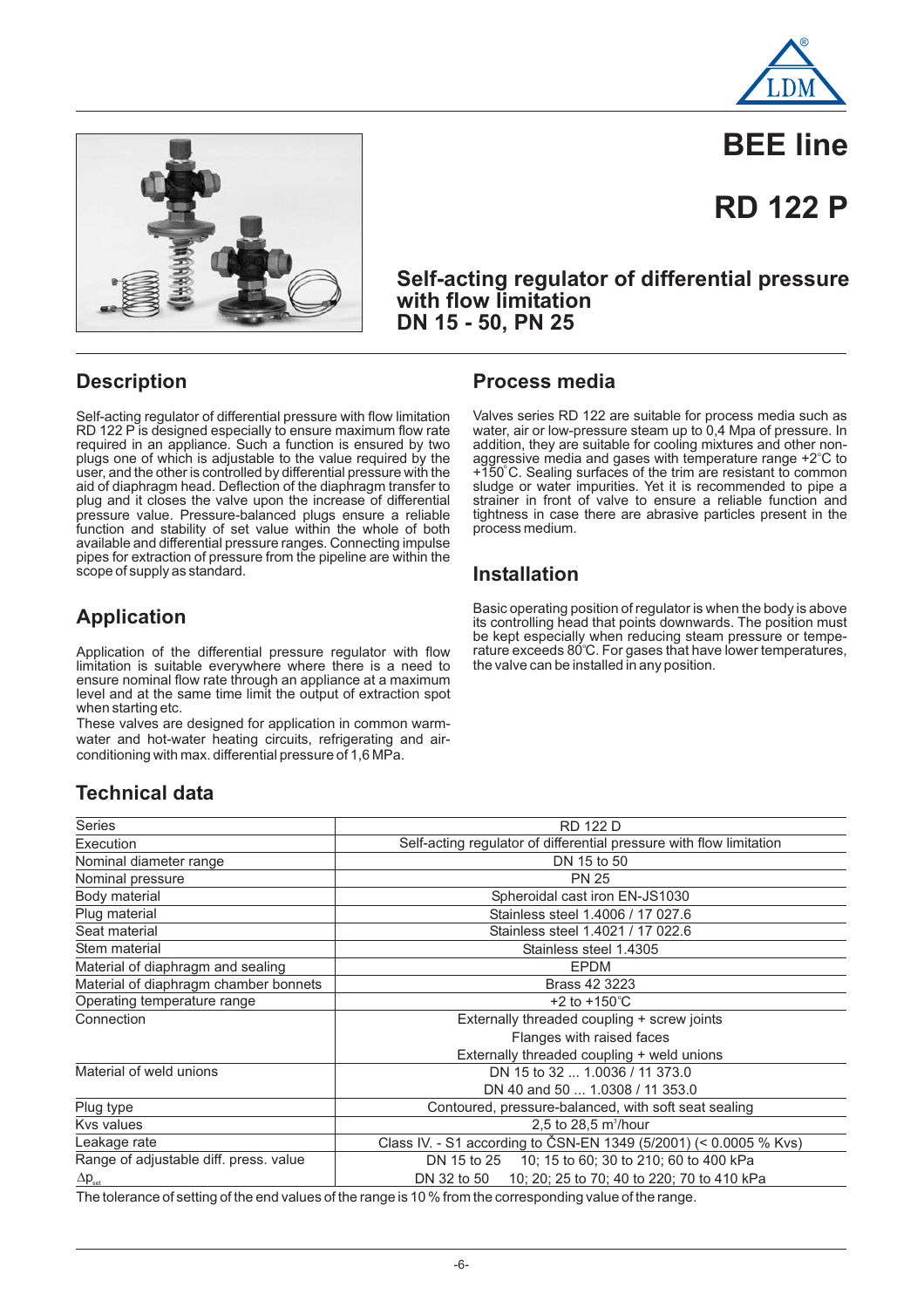

### **Dimensions and weights for RD 122 P../T with thread couplings and RD 122 P../W with weld unions**

| DN |     | ь,  | V,  | Н   | $H_{2}^{n}$ | A                | B  | С              | D  | $\varnothing$ M | $\varnothing$ N |    | m <sub>1</sub> | m <sub>2</sub> |
|----|-----|-----|-----|-----|-------------|------------------|----|----------------|----|-----------------|-----------------|----|----------------|----------------|
|    | mm  | mm  | mm  | mm  | mm          |                  | mm |                | mm | mm              | mm              | mm | kg             | kg             |
| 15 | 100 | 146 | 100 | 119 | 254         | Rp 1/2           | 25 | Gʻ             | 41 | 16.1            | 21.3            | 9  | 4.0            | 4.5            |
| 20 | 100 | 149 | 100 | 119 | 254         | Rp 3/4           | 32 | 1/4<br>G 1     | 51 | 21.7            | 26.9            | 10 | 4.3            | 4.8            |
| 25 | 105 | 160 | 100 | 119 | 254         | Rp               | 38 | 1/2<br>G 1     | 56 | 29.5            | 33.7            |    | 4.6            | 5.1            |
| 32 | 130 | 193 | 119 | 139 | 274         | 1/4<br>Rp        | 47 | G <sub>2</sub> | 71 | 37.2            | 42.4            | 12 | 6.4            | 6.9            |
| 40 | 140 | 207 | 119 | 139 | 274         | 1/2<br>Rp        | 53 | G 2 1/4        | 76 | 43.1            | 48.3            | 14 | 7.4            | 7.9            |
| 50 | 160 | 233 | 119 | 139 | 274         | R <sub>p</sub> 2 | 66 | G 2 3/4        | 91 | 54.5            | 60.3            | 16 | 9.9            | 10.4           |

 $^{\circ}$  H<sub>1</sub>, m<sub>1</sub> ... dimensions and weights for the valves with constant differential pressure value RD 122 P1  $\mathsf{H}_2$ ,  $\mathsf{m}_2$  ... dimensions and weights for the valves with adjustable differential pressure value RD 122 P2 1, 1111





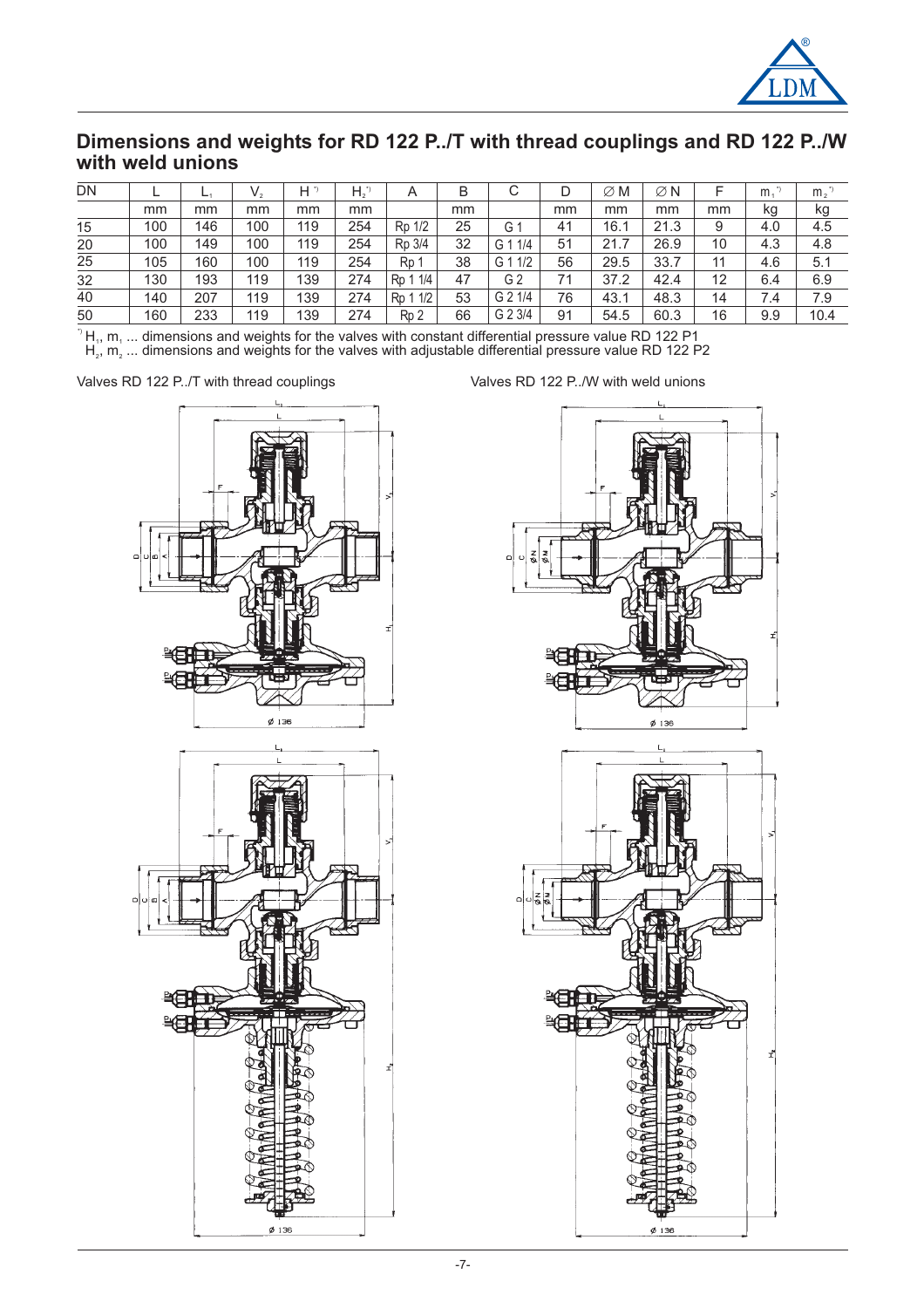

# **Dimensions and weights for RD 122 P../F with flange connection**

| DN | <b>L</b> | V.  | Η.  | $H_{\circ}$ | ØD  | Ø<br>D. | $\varnothing$ D, | a  |        | n | ∅d | m <sub>1</sub> | m <sub>o</sub> |
|----|----------|-----|-----|-------------|-----|---------|------------------|----|--------|---|----|----------------|----------------|
|    | mm       | mm  | mm  | mm          | mm  | mm      | mm               | mm | mm     |   | mm | kg             | kg             |
| 15 | 130      | 100 | 119 | 254         | 95  | 65      | 45               | 16 | っ      | Δ | 14 | 5.1            | 5.6            |
| 20 | 150      | 100 | 119 | 254         | 105 | 75      | 58               | 16 | ◠      | 4 | 14 | 5.8            | 6.3            |
| 25 | 160      | 100 | 119 | 254         | 115 | 85      | 68               | 18 | ◠      | 4 | 14 | 6.7            | 7.2            |
| 32 | 180      | 119 | 139 | 274         | 140 | 100     | 78               | 18 | ◠      | Δ | 18 | 9.2            | 9.7            |
| 40 | 200      | 119 | 139 | 274         | 150 | 110     | 88               | 19 | 2<br>ى | 4 | 18 | 10.8           | 11.3           |
| 50 | 230      | 119 | 139 | 274         | 165 | 125     | 102              | 19 | っ      | Δ | 18 | 14.1           | 14.6           |

 ${}^{7}$ H<sub>1</sub>, m<sub>1</sub> ... dimensions and weights of the valves with constant differential pressure value RD 122 P1  $H_1$ ,  $H_1$  ... dimensions and weights of the valves with constant differential pressure values RD 122 P2  $H_2$ ,  $m_2$ ... dimensions and weights of the valves with adjustable differential pressure values RD 122 P2

Valves RD 122 P../F with raised-faced flanges



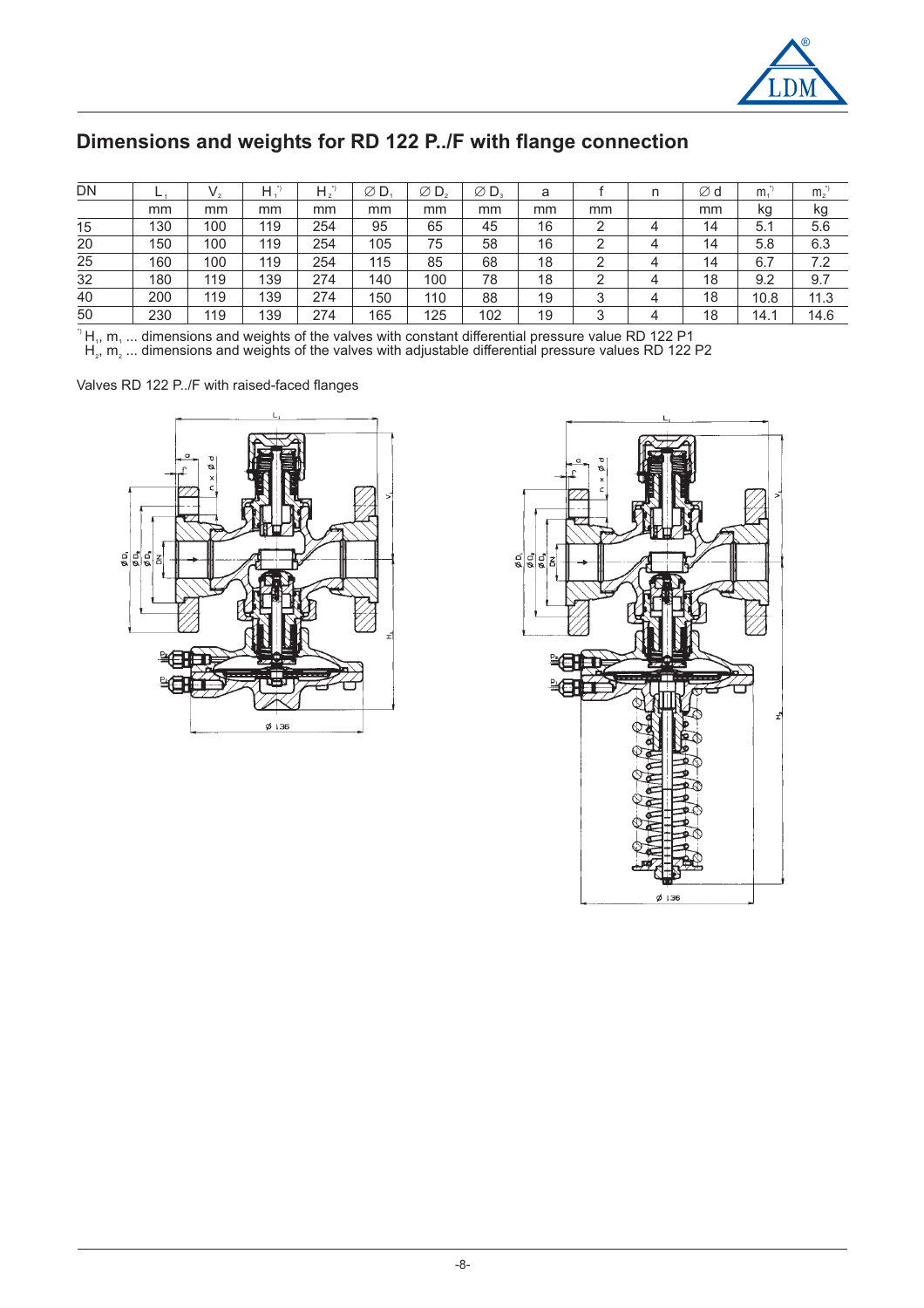

# **Specification code for ordering of RD 122 D and RD 122 P**

|                                                 |                                                                                                                                                                                                                                                                                                                                                                                                                |                                                                                                                                                                                                                                                                                                                                                                                           |  |  |  |  | $ XX $ XXX $ X $ XXXX $ XX $ XXX $ X $ |    |     | $XX$ / $X$ |   |
|-------------------------------------------------|----------------------------------------------------------------------------------------------------------------------------------------------------------------------------------------------------------------------------------------------------------------------------------------------------------------------------------------------------------------------------------------------------------------|-------------------------------------------------------------------------------------------------------------------------------------------------------------------------------------------------------------------------------------------------------------------------------------------------------------------------------------------------------------------------------------------|--|--|--|--|----------------------------------------|----|-----|------------|---|
|                                                 |                                                                                                                                                                                                                                                                                                                                                                                                                |                                                                                                                                                                                                                                                                                                                                                                                           |  |  |  |  |                                        |    |     |            |   |
| 1. Valve                                        |                                                                                                                                                                                                                                                                                                                                                                                                                |                                                                                                                                                                                                                                                                                                                                                                                           |  |  |  |  |                                        |    |     |            |   |
| 2. Series                                       |                                                                                                                                                                                                                                                                                                                                                                                                                |                                                                                                                                                                                                                                                                                                                                                                                           |  |  |  |  |                                        |    |     |            |   |
| 3. Function                                     | D<br>Differential pressure regulator                                                                                                                                                                                                                                                                                                                                                                           |                                                                                                                                                                                                                                                                                                                                                                                           |  |  |  |  |                                        |    |     |            |   |
|                                                 |                                                                                                                                                                                                                                                                                                                                                                                                                | <b>RD</b><br>Self-acting pressure regulator<br>122<br>P<br>1<br>$\overline{2}$<br>11<br>10 kPa<br>22<br>15 to 60 kPa<br>(red spring)<br>23<br>30 to 210 kPa<br>(yellow spring)<br>60 to 400 kPa<br>24<br>(black spring)<br>10 kPa $1$<br>10<br>11<br>20 kPa<br>22<br>25 to 70 kPa<br>(red spring)<br>40 to 220 kPa<br>23<br>(yellow spring)<br>70 to 410 kPa<br>24<br>(black spring)<br>1 |  |  |  |  |                                        |    |     |            |   |
| 4. Execution                                    |                                                                                                                                                                                                                                                                                                                                                                                                                |                                                                                                                                                                                                                                                                                                                                                                                           |  |  |  |  |                                        |    |     |            |   |
|                                                 |                                                                                                                                                                                                                                                                                                                                                                                                                |                                                                                                                                                                                                                                                                                                                                                                                           |  |  |  |  |                                        |    |     |            |   |
| 5. Range of pressure                            | DN 15 to 25                                                                                                                                                                                                                                                                                                                                                                                                    |                                                                                                                                                                                                                                                                                                                                                                                           |  |  |  |  |                                        |    |     |            |   |
| setting                                         |                                                                                                                                                                                                                                                                                                                                                                                                                |                                                                                                                                                                                                                                                                                                                                                                                           |  |  |  |  |                                        |    |     |            |   |
|                                                 |                                                                                                                                                                                                                                                                                                                                                                                                                |                                                                                                                                                                                                                                                                                                                                                                                           |  |  |  |  |                                        |    |     |            |   |
|                                                 |                                                                                                                                                                                                                                                                                                                                                                                                                |                                                                                                                                                                                                                                                                                                                                                                                           |  |  |  |  |                                        |    |     |            |   |
|                                                 | DN 32 to 50                                                                                                                                                                                                                                                                                                                                                                                                    |                                                                                                                                                                                                                                                                                                                                                                                           |  |  |  |  |                                        |    |     |            |   |
|                                                 |                                                                                                                                                                                                                                                                                                                                                                                                                |                                                                                                                                                                                                                                                                                                                                                                                           |  |  |  |  |                                        |    |     |            |   |
| <sup>1)</sup> Max.differential pressure may not |                                                                                                                                                                                                                                                                                                                                                                                                                |                                                                                                                                                                                                                                                                                                                                                                                           |  |  |  |  |                                        |    |     |            |   |
| exceed 0,2 MPa for this                         |                                                                                                                                                                                                                                                                                                                                                                                                                |                                                                                                                                                                                                                                                                                                                                                                                           |  |  |  |  |                                        |    |     |            |   |
| setting range                                   | Pressure-balanced<br>Differential pressure regulator with flow limitation<br>With constant differential pressure value<br>With adjustable differential pressure value<br>Standard 1,6 m<br>$\overline{2}$<br>Extended 2,5 m<br>X<br>No. of the column of the Kys values<br><b>PN 25</b><br>25<br>$150^{\circ}$ C<br>DN 15 to 50<br>Threaded couplings<br>Flange PN 25 with raised-faced flanges<br>Weld unions |                                                                                                                                                                                                                                                                                                                                                                                           |  |  |  |  |                                        |    |     |            |   |
| 6. Impulse pipeline                             |                                                                                                                                                                                                                                                                                                                                                                                                                |                                                                                                                                                                                                                                                                                                                                                                                           |  |  |  |  |                                        |    |     |            |   |
|                                                 |                                                                                                                                                                                                                                                                                                                                                                                                                |                                                                                                                                                                                                                                                                                                                                                                                           |  |  |  |  |                                        |    |     |            |   |
| 7. Kvs                                          |                                                                                                                                                                                                                                                                                                                                                                                                                |                                                                                                                                                                                                                                                                                                                                                                                           |  |  |  |  |                                        |    |     |            |   |
| 8. Pressure nominal                             |                                                                                                                                                                                                                                                                                                                                                                                                                |                                                                                                                                                                                                                                                                                                                                                                                           |  |  |  |  |                                        |    |     |            |   |
| 9. Max. operating temp. °C                      |                                                                                                                                                                                                                                                                                                                                                                                                                |                                                                                                                                                                                                                                                                                                                                                                                           |  |  |  |  |                                        |    | 150 |            |   |
| 10. Nominal size                                |                                                                                                                                                                                                                                                                                                                                                                                                                |                                                                                                                                                                                                                                                                                                                                                                                           |  |  |  |  |                                        | XX |     |            |   |
| 11. Connection                                  |                                                                                                                                                                                                                                                                                                                                                                                                                |                                                                                                                                                                                                                                                                                                                                                                                           |  |  |  |  |                                        |    |     |            | Τ |
|                                                 |                                                                                                                                                                                                                                                                                                                                                                                                                |                                                                                                                                                                                                                                                                                                                                                                                           |  |  |  |  |                                        |    |     |            | F |
|                                                 |                                                                                                                                                                                                                                                                                                                                                                                                                |                                                                                                                                                                                                                                                                                                                                                                                           |  |  |  |  |                                        |    |     |            | W |

*Note: flange dimensions for PN 25, PN 16 and PN 10 in range of DN 15 - 50 remain the same.*

#### **Ordering example : RD 122 D 2411 25/150-25/T**

### **Kvs values table**

|                                                 |              | Kvs [m <sup>3</sup> /hod] |
|-------------------------------------------------|--------------|---------------------------|
| DN                                              |              | $\mathcal{P}$             |
| $\overline{15}$                                 | 5            | 2.5                       |
|                                                 | 8            | ---                       |
|                                                 | 10           | ---                       |
|                                                 | 15           | ---                       |
| $\frac{20}{25}$ $\frac{25}{32}$ $\frac{40}{50}$ | 21           | ---                       |
|                                                 | $32(28,5)^*$ |                           |

\* The values in the parentheses apply to the version with flow limitation.

### **Accessories**

#### **Impulse pipeline for supply of pressure impulse into regulator**



#### **Welding coupling for connecting of impulse pipe** It is in the scope of supply as standard.

Made of: 1.0036 / 11 373.0 Ordering code: **VM 43 0046**

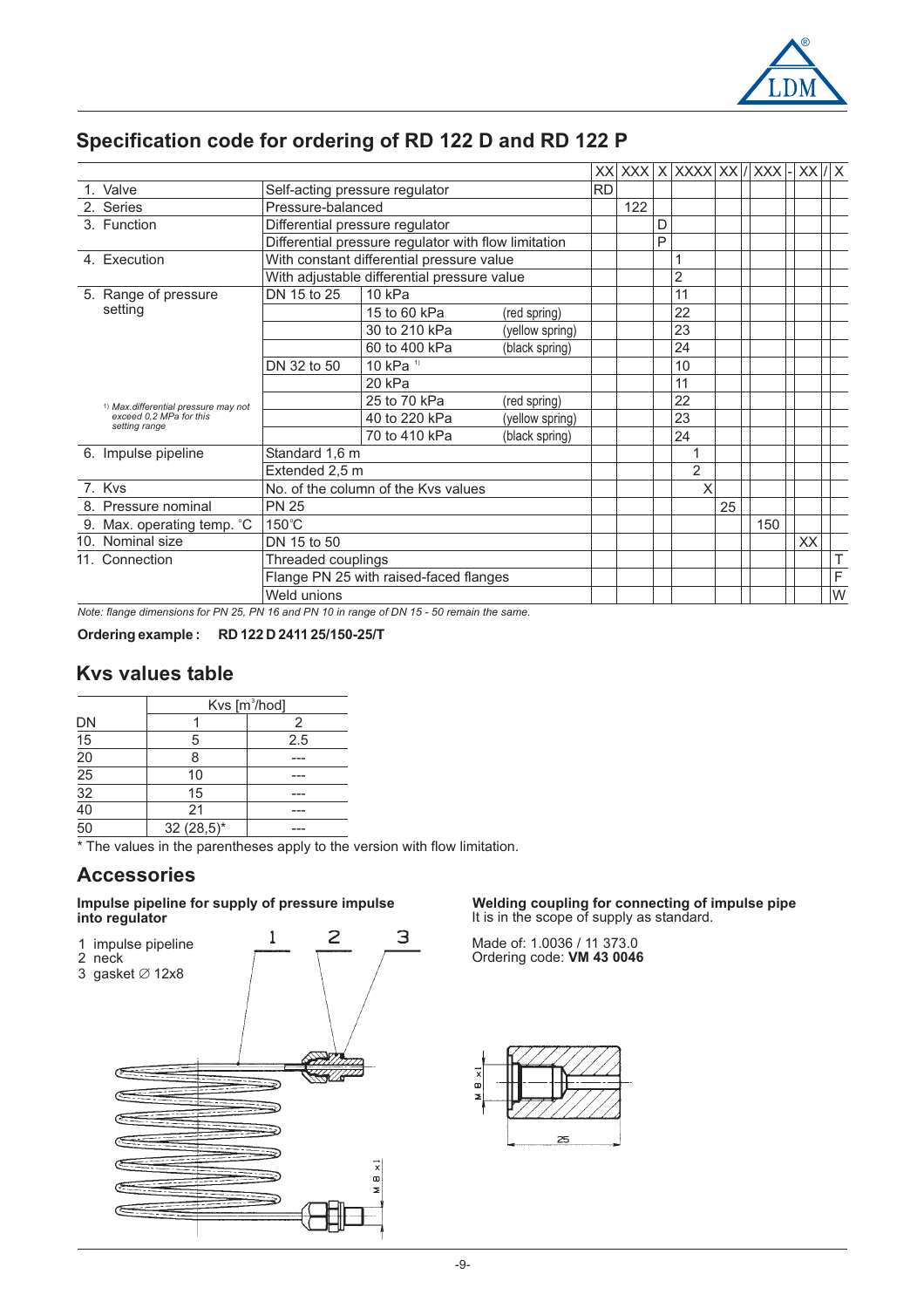



# Diagram of behaviour of  $\Delta p$  of the protected line with flow rate Q in the circuit

# The table specifying flow rate values  $\mathbf{Q}_{\text{max}}$  [m $^3$ /h] for different  $\Delta \mathbf{p}_{\text{set}}$ values

| The values have been measured at total pressure drop $\Delta p_{\text{avall}}$ = 2 x $\Delta p_{\text{ser}}$ . |  |  |  |
|----------------------------------------------------------------------------------------------------------------|--|--|--|
|----------------------------------------------------------------------------------------------------------------|--|--|--|

|    |     |      | $\Delta p_{\text{set}}$ [kPa] |      |      |      |      |       |       |                            |  |  |  |
|----|-----|------|-------------------------------|------|------|------|------|-------|-------|----------------------------|--|--|--|
| DN | Kvs | 10   | 25                            | 40   | 60   | 80   | 100  | 180   | 400   | <sup>⊦</sup> coefficient k |  |  |  |
| 15 | 2.5 | 0.85 | 1.60                          | 2.05 | 2.25 | 2.40 | 2.70 | 3.80  | 4.70  |                            |  |  |  |
| 15 | 5   | 1.35 | 2.20                          | 3.00 | 3.80 | 4.00 | 4.70 | 6.50  | 7.60  | 1.12                       |  |  |  |
| 20 |     | 1.85 | 3.25                          | 4.45 | 5.50 | 6.20 | 7.00 | 9.50  | 12.00 | 1.15                       |  |  |  |
| 25 | 10  | 2.65 | 4.60                          | 6.40 | .80  | 8.80 | 9.80 | 13.00 | 16.00 | 1.1                        |  |  |  |

| <b>DN</b> | Kvs | $\Delta p_{\text{set}}$ [kPa] |       |       |           |       |       |       |       |               |  |
|-----------|-----|-------------------------------|-------|-------|-----------|-------|-------|-------|-------|---------------|--|
|           |     | 10                            | 20    | 30    | 45        | 65    | 100   | 180   | 400   | coefficient k |  |
| 32        | 15  | 5.50                          | 6.70  | 8.70  | 10.50     | 12.70 | 14.90 | 20.50 | 25.00 |               |  |
| 40        | 21  | 6.30                          | 10.80 | 11.90 | 13.30     | 16.00 | 20.00 | 26.40 | 33.00 | 1.05          |  |
| 50        | 32  | 00.                           | 12.10 | 14.40 | .50<br>17 | 21.00 | 26.50 | 34.00 | 42.00 | 1.25          |  |

For in-between values of  $\Delta p_{\text{SET}}$ , it is possible to calculate an approximate value of  $Q_{\text{max}}$  according to the following formula:

$$
Q_{\text{max}} = \frac{Kvs}{k} \cdot \sqrt{\frac{\Delta p_{\text{set}}}{100}} ,
$$

where:  $\Delta p_{\text{SET}}$  stands for set differential pressure value [kPa] k is correction coefficient [-]

For minimum flow rate  $Q_{\text{min}}$  the following applies:  $Q_{\text{min}} = 0$ .